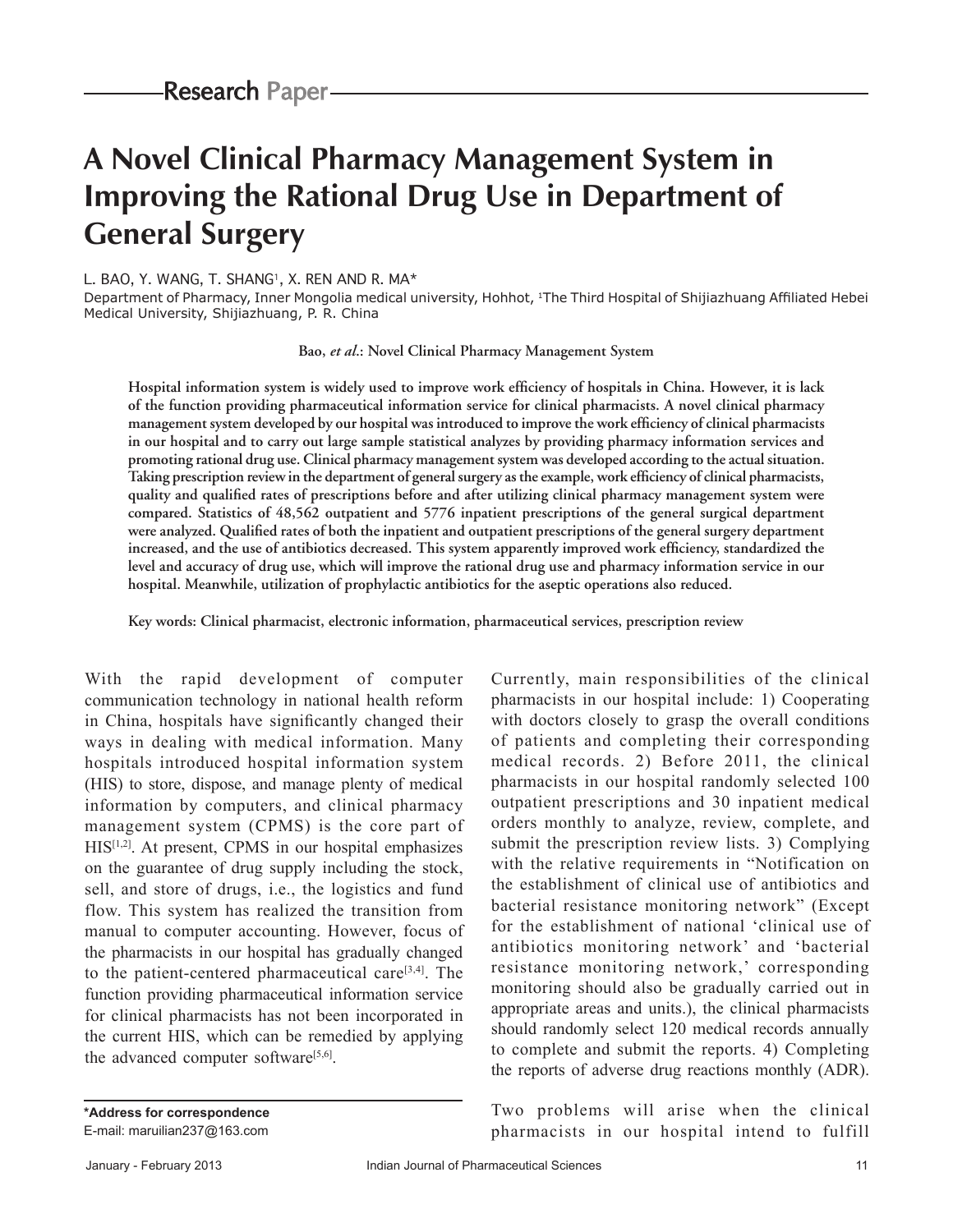the above missions, one of which is the heavy workload. Taking prescription review as the example, pharmacists need to select 100 prescriptions and 30 medical orders equally according to the requirements, and they also need to check the corresponding paper medical records to extract and evaluate the information of prescriptions or medical orders. Besides, it will take more time and efforts to complete the prescription review forms. Especially, filling in the number of basic drugs is in need of checking individual drug information in every prescription. Meanwhile, when filling in the antibacterial drug reports, pharmacists need to check the entire medical records of patients to acquire the requested information, which will take a long time to complete only one report form. In addition, samples consisting of 100 prescriptions, 30 medical orders and 120 medical records are still insufficient, and the data obtained by different samplers will differ greatly during the same period. Thus, the data cannot properly reflect the overall situation of prescriptions and the use of antibiotics.

As a result, it is crucial to effectively improve the overall work efficiency of the pharmacy department by systematizing, standardizing, and scientizing the management. Thereby motivated, a novel CPMS that is more suitable for the clinical pharmacists was developed by our hospital in 2010, and was put into effect on January 1, 2011. The system is connected to HIS of our hospital, which will be able to replace the jobs of clinical pharmacists including manual samplings, reviews of prescriptions (medical orders), and filling in the reports of the use of antibiotics. Besides, CPMS is also able to customize paper prescriptions and medical orders according to "Prescription Administrative Policy" and related laws and regulations[7,8]. The system has been utilized in our hospital for a period of time and performed quite well.

The main advantages of the system embodied in the following aspects. It can provide real-time monitoring for the prescriptions and medical orders and warn the irrational use of drugs timely, which thus greatly improve the qualified rates of prescriptions. According to the relevant rules in "Prescription Administrative Policy" of WHO (Medical institutions should establish prescription review systems, complete prescription review forms, implement dynamic monitor, and abnormal warn for prescriptions, register, and report irrational prescriptions, and intervene irrational drug use in time.)<sup>[9,10]</sup> It will realize the screening and statistical analysis of large sample cases precisely and thoroughly to meet the requirements of clinical pharmacy research.

Taking prescription review as the example, qualified rates of prescriptions, daily use of antibiotics, and use of antibiotic in aseptic operations in the general surgery department in 2010 and 2011 were counted and compared. The results before and after applying CPMS were summarized below.

# **MATERIALS AND METHODS**

Out of 48,562 outpatient and 5776 inpatient prescriptions recorded in the general surgical department in 2011, 947 cases with class 1 incisions were included. Mean age of the patients was 42±12 years. The cases included 26,879 males and 21,683 females.

# **Patient information:**

Inpatient (or outpatient) numbers, names, gender, ages, weights, hospitalized days. Surgery names and time were also recorded for the patients with class 1 incisions[11].

## **Drug information:**

The number of used drugs, the number of antibiotics, usage, dosage, and using time of antibiotics were recorded.

# **Evaluation criteria:**

Openness of prescription diagnoses, symptomatic treatments, correct drug use for special groups (elderly, children or patients with special diseases), correct prophylactic drug use for inpatients after aseptic operations, were included.

## **Statistics:**

Large sample cases were screened by CPMS developed by our hospital. The data obtained were subjected to statistical analysis using one way ANOVA.

# **RESULTS**

# **Large sample prescriptions after using the novel clinical pharmacy management system:**

Large samples of all the outpatient and inpatient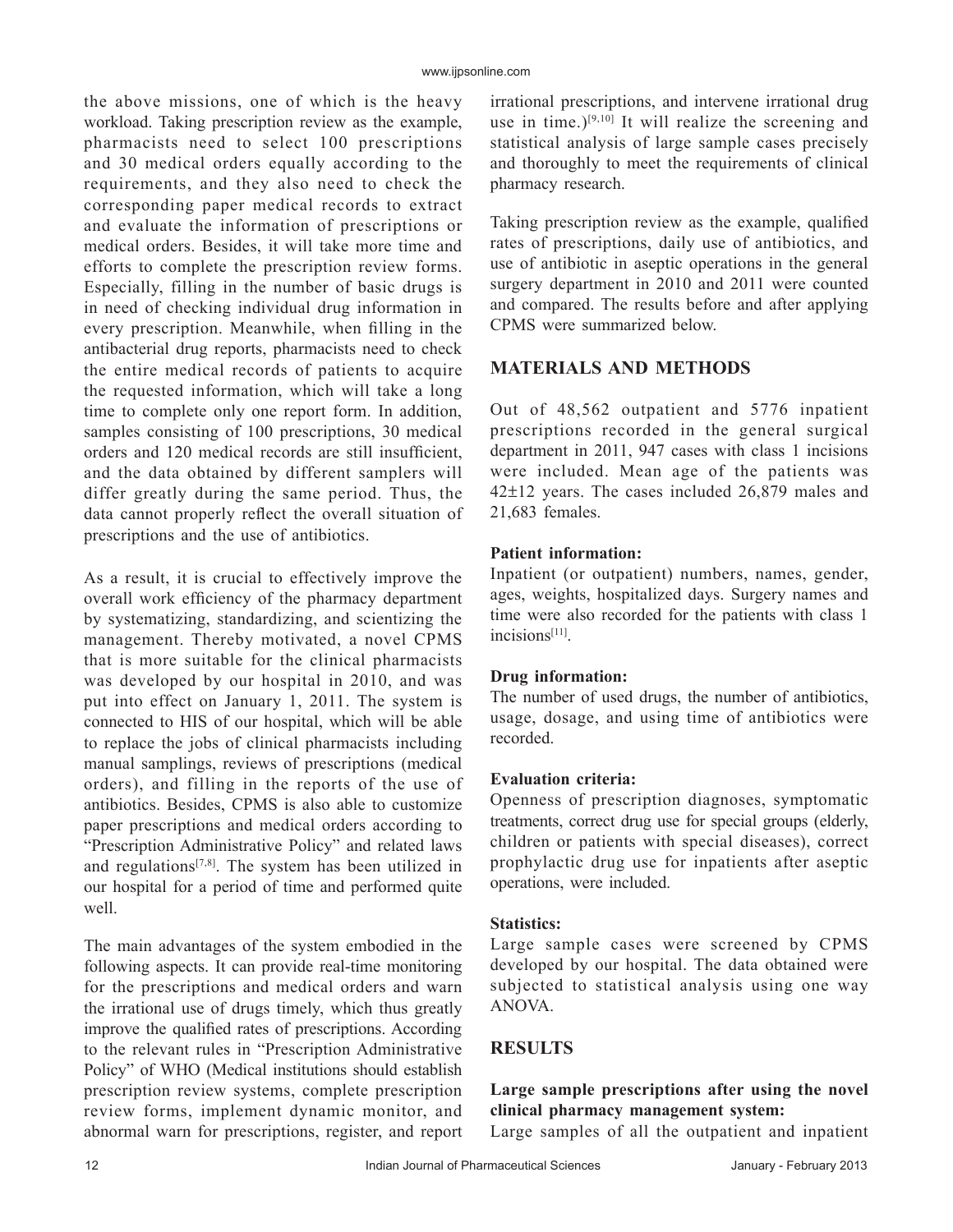prescriptions in our hospital were successfully screened by the novel CPMS since January 1, 2011. Qualified rates of the outpatient prescriptions in the general surgery department gradually increased from 44.1% in January to 92.6% in December, and those of the inpatient prescriptions rose from 63.3% in January to 94.6% in December. The results are shown in Table 1.

#### **Use of antibiotics for outpatients and inpatients:**

Since we applied the new CPMS to intervene the prescriptions in 2011, use of antibiotics for the outpatients in the general surgery department significantly dropped from 33.7% in January to 18.2% in December, and those for the inpatients decreased from 73.5% in January to 32.0% in December. The results are listed in Table 2.

## **Use of prophylactic antibiotics for aseptic operations:**

We also intervened in the use of prophylactic antibiotics for aseptic operations by the new CPMS. The use of prophylactic antibiotics for the inpatient aseptic operations apparently decreased from 86.92% in January to 33.39% in December in 2011, and the results are summarized in Table 3.

#### **Use intensity of antibiotics for inpatients in 2011:**

The use of antibiotics in the hospital has been strictly limited by the new CPMS since January 1, 2011, which obviously reduced the defined daily dose (DDD) of antibiotics for the inpatients from 138.92 in January to 36.51 in December as shown in Table 4.

# **Qualified rates of prescriptions before and after utilizing clinical pharmacy management system:**

Qualified rates of the outpatient and inpatient prescriptions before and after utilizing CPMS

were statistically compared. Considering that inefficient manual counting methods were used to gather prescriptions in our hospital in 2010, only 100 outpatient prescriptions and 30 inpatient medical orders of the general surgery department were collected. However, when the same amount of prescriptions was still collected in 2011, the qualified rates of prescriptions all increased to different extents after employing CPMS since January 1, 2011, as seen in Table 5.

# **DISCUSSION**

Electronic information of patients and prescriptions (medical orders) could be directly acquired by connecting the novel CPMS to the original HIS, which effectively reduced the reading time that clinical pharmacists spent on the paper medical records. Thus, this system will be able to assist the review of all the prescriptions $[12,13]$ .

Before 2011, it took three pharmacists and one week to review 100 prescriptions and 30 medical orders a month, and the quality was also unsatisfactory. Besides, when one or more specific patients, doctors, departments, or diseases were sampled and reviewed, the workload would largely increase. Moreover, it was very difficult to complete the missions manually, and the error rates were relatively higher. On the contrary, it merely took a pharmacist one week to review all the prescriptions or medical orders with the aid of CPMS, which will reduce the workload of clinical pharmacists, enhance the prescription quality, and effectively increase the overall work efficiency of the pharmacy department.

The humanized design of CPMS provided a variety of sampling and screening methods. Parameters including

| Prescription              |                 | Jan | Feb |      | Mar    | Apr | Mav | Jun                                | Jul |  | Aug | Sep                                                                                                                     | Oct | Nov        |      | Dec    |  |
|---------------------------|-----------------|-----|-----|------|--------|-----|-----|------------------------------------|-----|--|-----|-------------------------------------------------------------------------------------------------------------------------|-----|------------|------|--------|--|
| source                    | $Out^a$ In $^b$ |     | Out | - In | Out In |     |     | Out In Out In Out In Out In Out In |     |  |     | Out In                                                                                                                  |     | Out In Out | - In | Out In |  |
| Oualified<br>prescription |                 |     |     |      |        |     |     |                                    |     |  |     | 1230 600 1298 593 1453 662 1914 654 2026 710 2244 687 2408 709 2442 772 2670 798 2683 803 2703 887 2800 897             |     |            |      |        |  |
| Total<br>prescription     |                 |     |     |      |        |     |     |                                    |     |  |     | 2789 948 2654 906 2788 948 3062 926 3033 958 3147 914 3017 899 3033 964 2987 951 2974 931 2948 1015 3024 948            |     |            |      |        |  |
| Oualified<br>rate $(\%)$  |                 |     |     |      |        |     |     |                                    |     |  |     | 44.1 63.3 48.9 65.4 52.1 69.8 62.5 70.6 66.8 74.1 71.3 75.2 79.8 78.9 80.5 80.1 89.4 83.9 90.2 86.3 91.7 87.4 92.6 94.6 |     |            |      |        |  |

<sup>a</sup>Out: Outpatient, <sup>b</sup>In: Inpatient

#### **TABLE 2: PROPORTION OF ANTIBIOTIC TREATMENT IN 2011 (%)**

|            | Jan   | Feb  | Mar  | Apr  | Mav  | Jun  | Jul | Aug   | Sep  | 0ct  | Nov  | <b>Dec</b> |
|------------|-------|------|------|------|------|------|-----|-------|------|------|------|------------|
| Inpatient  | ر . ر | 58.9 | ,,,, | 52.6 | 51.6 | 49.∠ |     | 42. . | 39.8 | 38.6 | 35.4 | 32.0       |
| Outpatient | 33.7  | 31.5 | 30.2 | 29.6 | 41.L | 24.5 |     | 25.4  | 22.1 | 19.5 | 19.1 | 18.2       |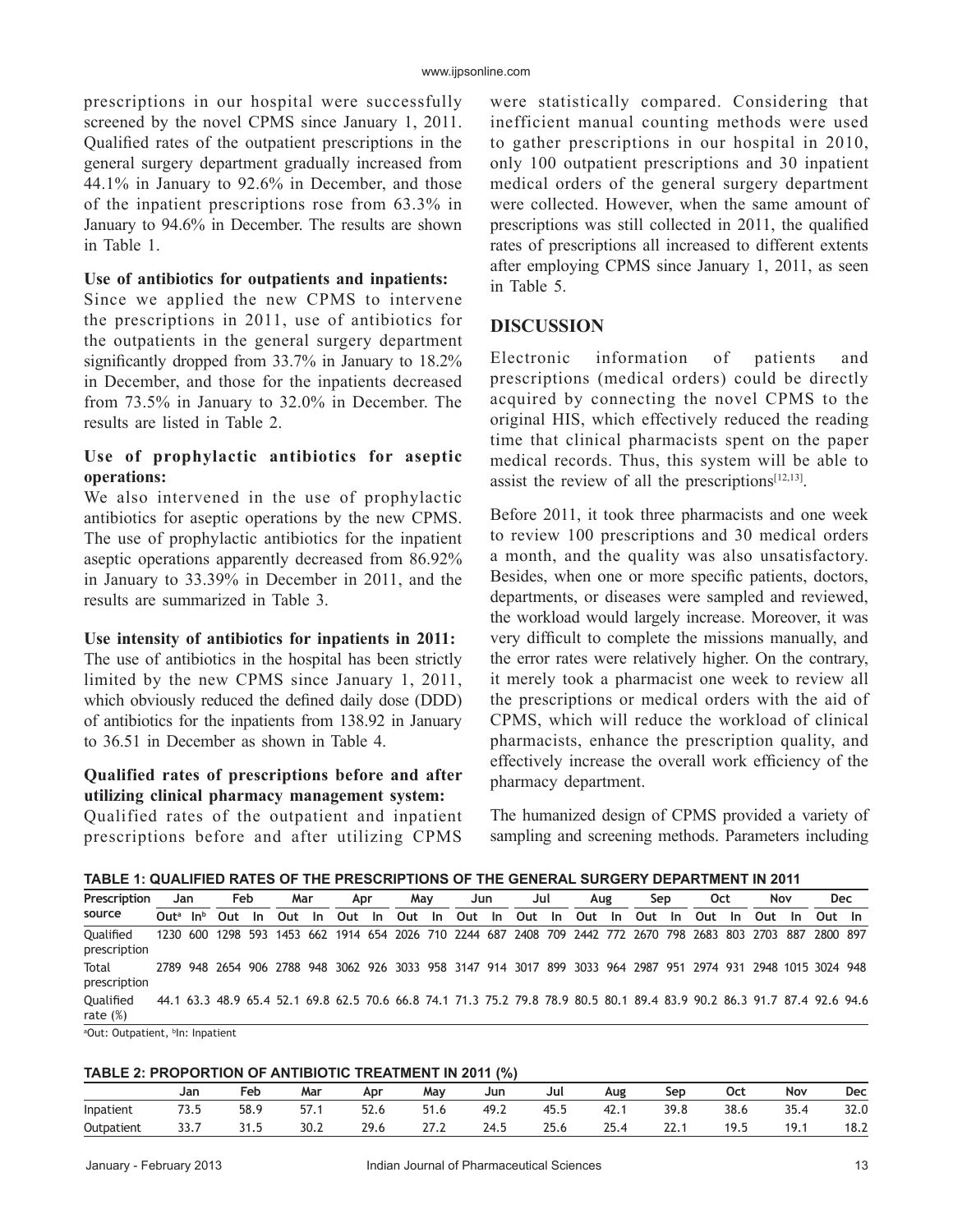www.ijpsonline.com

| TABLE 3: USE OF PROPHYLACTIC ANTIBIOTICS FOR ASEPTIC OPERATIONS IN 2011 |  |
|-------------------------------------------------------------------------|--|
|-------------------------------------------------------------------------|--|

|                                                                                                                | Jan | Feb. | Mar | Apr | Mav | Jun | Jul | Aug | Sep | - Oct | Nov | Dec |
|----------------------------------------------------------------------------------------------------------------|-----|------|-----|-----|-----|-----|-----|-----|-----|-------|-----|-----|
| Proportion of antibiotic treatment (%) 86.92 83.11 79.62 66.57 59.12 52.87 49.75 43.62 40.14 38.41 36.52 33.39 |     |      |     |     |     |     |     |     |     |       |     |     |
|                                                                                                                |     |      |     |     |     |     |     |     |     |       |     |     |

| TABLE 4: DDD VALUES OF ANTIBIOTICS FOR INPATIENTS IN 2011 |  |  |  |
|-----------------------------------------------------------|--|--|--|
|                                                           |  |  |  |

|            | Jar   | Feb     | Mar   | Apr   | May   | Jun        | Jul                       | Aug   | Sep   | <b>Oct</b>  | Nov   | Dec  |
|------------|-------|---------|-------|-------|-------|------------|---------------------------|-------|-------|-------------|-------|------|
| <b>DDD</b> | 38.92 | 1 በ1 ገ2 | 89.52 | 86.48 | 70.28 | 74.42<br>. | --<br><u>. .</u><br>UJ.I. | 58.26 | 50.42 | 15<br>7J.IZ | 39.88 | 36.5 |

#### **TABLE 5: QUQLIFIED RATES OF OUTPATIENT AND INPATEINT PRESCRIPTIONS OF THE GENERAL SURGERY DEPARTMENT**

| <b>Time</b> |      | <b>Qualified rate</b><br>(Outpatient %) | <b>Qualified rate</b><br>(Inpatient %) |
|-------------|------|-----------------------------------------|----------------------------------------|
| Jan         | 2010 | 62.4                                    | 41.5                                   |
|             | 2011 | 69.2                                    | 49.8                                   |
| Feb         | 2010 | 66.3                                    | 42.6                                   |
|             | 2011 | 68.4                                    | 60.2                                   |
| Mar         | 2010 | 62.1                                    | 42.5                                   |
|             | 2011 | 72.6                                    | 55.8                                   |
| Apr         | 2010 | 64.5                                    | 40.8                                   |
|             | 2011 | 75.4                                    | 66.8                                   |
| May         | 2010 | 55.1                                    | 49.5                                   |
|             | 2011 | 79.8                                    | 66.1                                   |
| Jun         | 2010 | 56.8                                    | 48.6                                   |
|             | 2011 | 77.1                                    | 72.6                                   |
| Jul         | 2010 | 56.1                                    | 45.1                                   |
|             | 2011 | 78.4                                    | 85.7                                   |
| Aug         | 2010 | 60.3                                    | 49.8                                   |
|             | 2011 | 84.2                                    | 85.1                                   |
| Sept        | 2010 | 65.4                                    | 46.3                                   |
|             | 2011 | 80.1                                    | 89.7                                   |
| <b>Oct</b>  | 2010 | 62.8                                    | 48.6                                   |
|             | 2011 | 85.1                                    | 92.2                                   |
| Nov         | 2010 | 63.9                                    | 47.1                                   |
|             | 2011 | 85.2                                    | 91                                     |
| Dec         | 2010 | 62.8                                    | 49.8                                   |
|             | 2011 | 90.4                                    | 91.7                                   |

counting time, department, doctor, diagnosis, patient name, inpatient (or outpatient) number, electronic medical record, prescription review, use of antibiotics and others, could be freely set. Then, the system created a list concerning the review and statistical analysis of individual prescriptions or medical orders. Besides, when prescription samplings were required according to "Management Standards of Hospital Prescription Reviews," desired sampling number or sampling rates of prescriptions could also be set in the screening interface, allowing random samplings and samplings at equal intervals $[14]$ .

Generally, CPMS was mainly utilized to review prescriptions (medical orders) in order to cooperate with doctors closely to prevent irrational drug use timely. Consequently, the system has optimized the workflow in the hospital and increased the qualified rates of prescriptions (or medical orders) steadily. Meanwhile, taking into consideration that the Chinese Ministry of Health launched a nationwide "special action of antimicrobial agents" in 2011 to address the abuse of antibiotics, another important function that could enable the reasonable and orderly use of antibiotics was also incorporated in CPMS.

General aseptic operations with class 1 incisions, such as body surface operations of heads, necks, trunks, and limbs, inguinal hernia hernioplasty without artificial implants, thyroid adenoma resections and breast fibroadenoma resections, mostly do not need antibiotics $[15,16]$ . Antibiotics should only be allowed for the patients that have undergone major aseptic operations and long time operations, and those with large areas of trauma or other high infection risks $[17]$ . The novel CPMS can monitor, timely track, and intervene each operation with class 1 incision, which will reduce the use of prophylactic antibiotics for aseptic operations.

Moreover, DDD, an important index to assess whether excessive antibiotics are used, is also incorporated in CPMS. After the novel CPMS was introduced, DDD values in our hospital significantly decreased to those meeting the requirement of WHO  $( $40$ )$  in a short time<sup>[18,19]</sup>. Meanwhile, CPMS was compatible with the function of reviewing prescriptions (or medical orders) in the rational drug use monitoring system. After obtaining the information of patients by HIS, pharmacists could use the system to review entire prescriptions (or medical orders), find out irrational use of drugs, and the corresponding reasons with references. Based on the current statistics, the level of outpatient and inpatient prescriptions has been significantly improved by CPMS. Furthermore, medical information search was also incorporated in the system, which was able to accelerate the search for directions, pharmacopeia, clinical medication guides. Thus, the system has effectively reduced the review time of